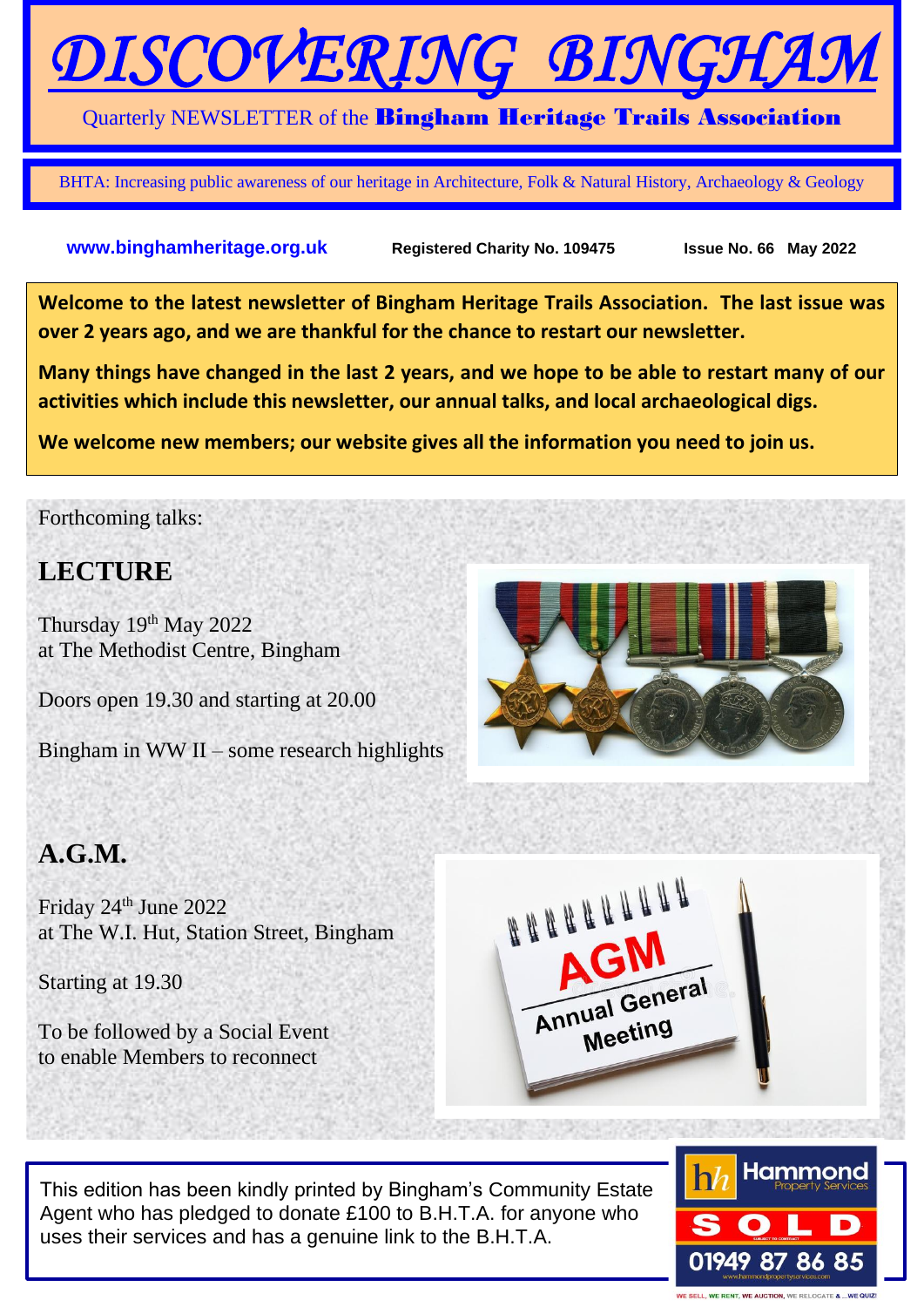### **Flints and Arrowheads found in North Bingham by Andy Balls**

Barbed and Tanged Arrowhead, Late Neolithic/Beaker Period to Early Bronze Age. Date around 2500 to 1500 BC

Length:- 25.5mm Width:- 19.5mm Thickness:- 5mm Weight :- 1.66g

Found in Bingham



Small Plano-Convex Knife, (Small variant can be referred as a Slug Knife) Same Period as above date around 2100 and 1700 BC.

Lovely invasive pressure-flaking.

It looks to be an Early Bronze Age Plano-Convex Knife. Although the shape is less common. Of course, it may originally have been longer and broader form all the way along. It has been used and resharpened until it got to its current form.

Length:34.9mm Width: 18.1mm Thickness: 6.9mm Weight:- 4.43g

Also found in Bingham



Both were found on the surface while out walking. Keep your eyes on the ground!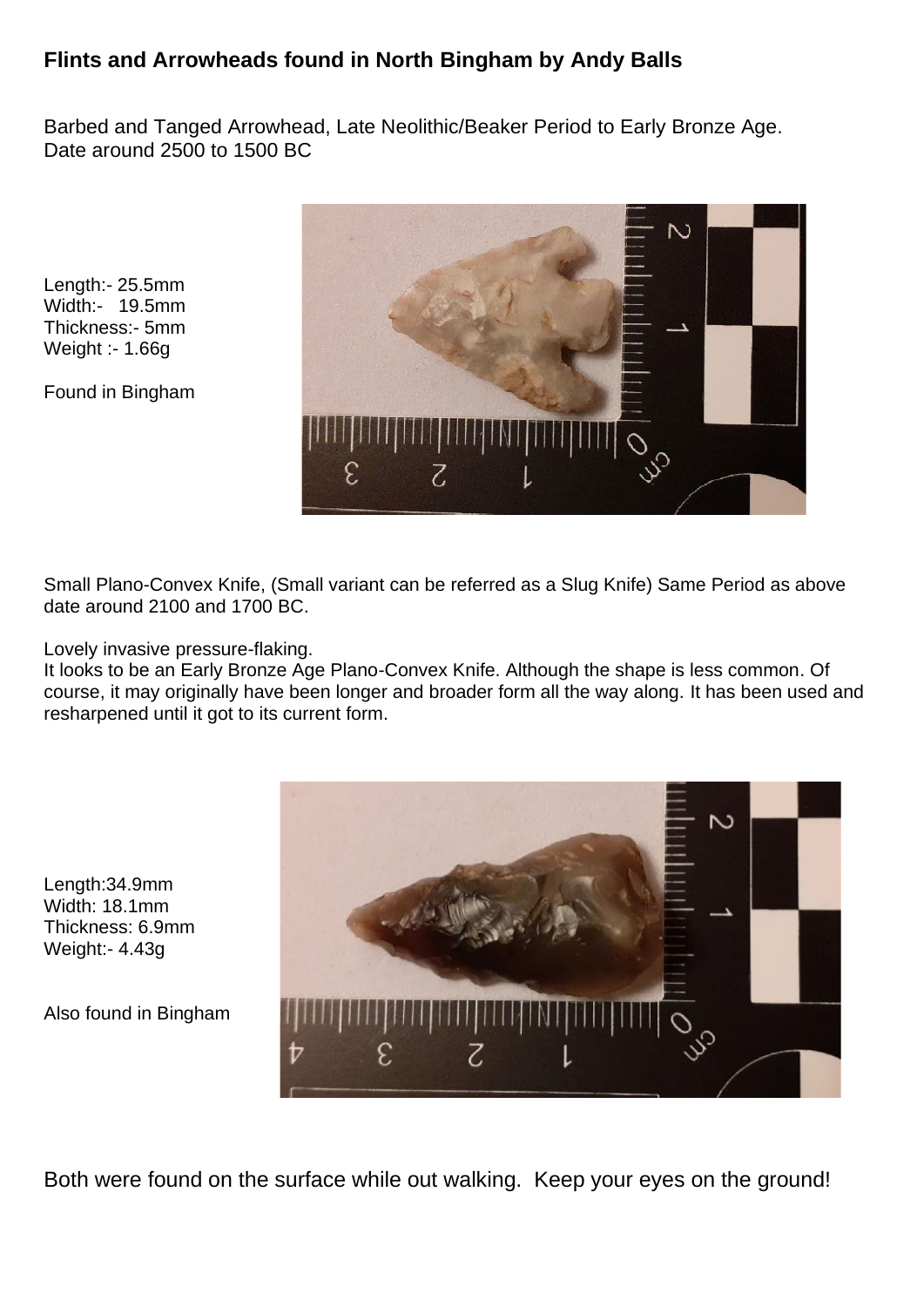## **Bingham in World War 2 – a BHTA research project**

**BHTA launched its WW2 project in 2019 but it was brought to an abrupt halt by the Covid emergency. Since the spring of 2021, however, we have resumed our research and have begun uploading our findings to our website at: https://www.binghamheritage.org.uk**

Not only did Bingham citizens serve in most of the major theatres of the war, some becoming prisoners of war, but they also came from diverse origins. The fallen include members of long-standing Bingham families, as well as men originally hailing from places as far flung as Northampton, Buckinghamshire and Marshall, Texas, USA.

There is a common theme of tragedy in the stories of all these men but three, perhaps, stand out as particularly poignant.

• *Signalman Herbert Davis saw service in Italy, Sicily and North Africa. In Tunisia he fell ill, first with pneumonia and subsequently TB and was invalided back to the UK in August 1944. When it became clear that there was no hope of recovery, he was allowed to return to the family home in Tythby Road, where he died on March 3rd 1945, aged 25.* 



After much discussion within the parish, in 1920 it was decided that the war memorial for Bingham men who fell in the Great War should be in the parish church, unlike most villages which decided to have their memorials in public spaces. Thus, when it came to remembering those who died in the Second World War their memorial clearly would have to be installed in the same place. Thus it is that those who died in WW2 are remembered on two panels added to the original chancel screen. In 1992 the Hanging Cross was put in place to enhance the memory of to those who gave their lives in the Second World War. The idea was initiated by the Bingham Branch of the Royal British Legion.

• *Gunner Thomas Leslie Smith was a prisoner of war of the Japanese from early 1942 until the Japanese surrender in August 1945. Thomas died of malnutrition four days after the end of hostilities.*

• *Private 1st Class James Earl McGeorge, United States Army Air Force, was stationed at either RAF Langar or Bottesford, when he met and married a Bingham woman, Edith Matthews. James was serving with the occupation forces in Germany in September 1945 when he was killed in a road traffic accident. He was aged 21. His wife Edith gave birth to their son, named after his father, almost exactly a year after their marriage.*

Researching these stories of the fallen has been made much easier for us by the records of the Commonwealth War Graves Commission and also by the access we have had to family records. When it comes to those men and women who served in World War 2 and returned, however, there are more difficult challenges. This is because many of the relevant records remain closed.